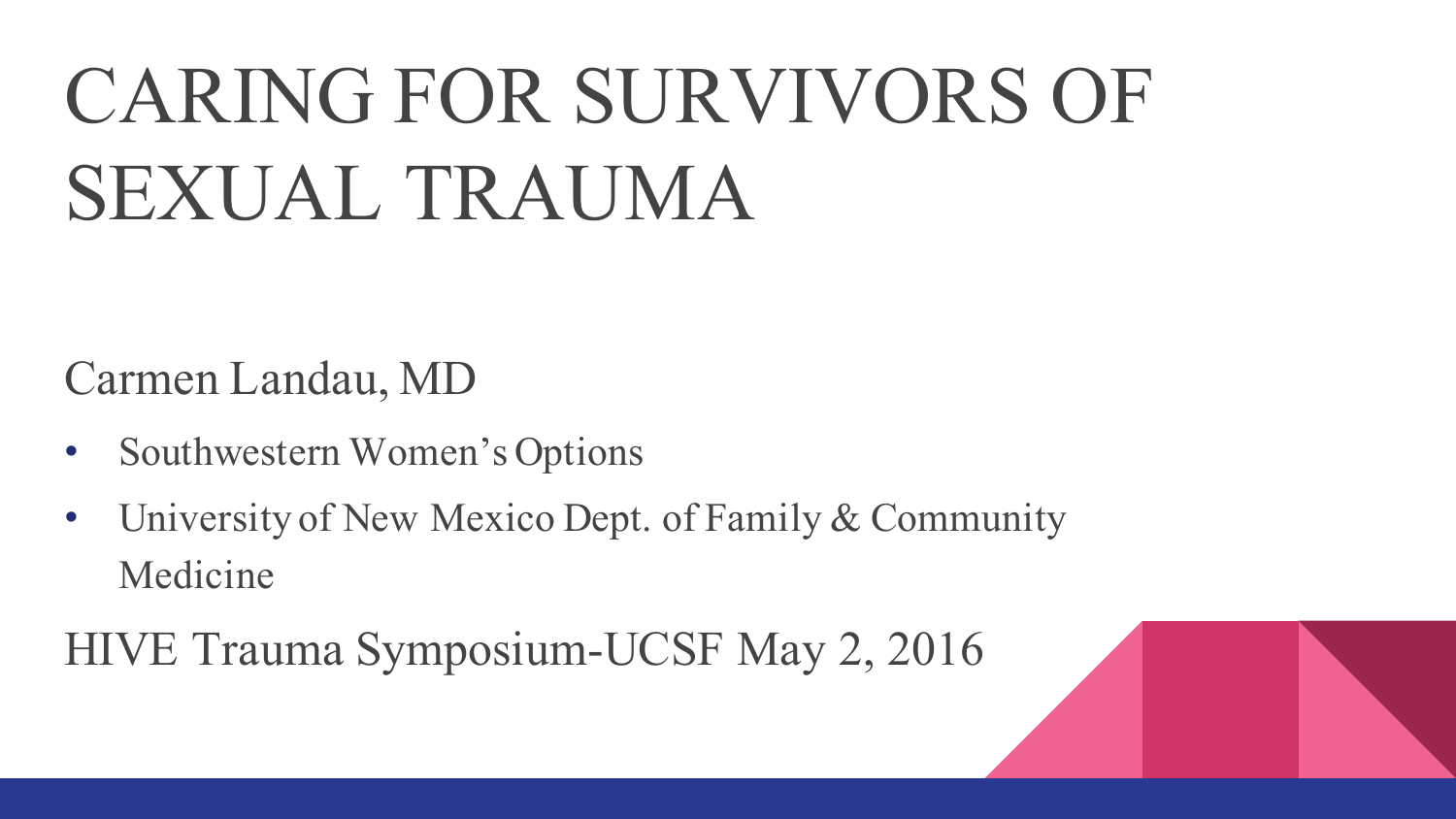#### Trigger Warning

- During this activity we will talk in detail about childhood sexual abuse, rape, and intimate partner violence which may trigger intense emotional responses.
- It is OK to show emotion.
- It is OK to leave this activity right now, at any time, and for any period of time.

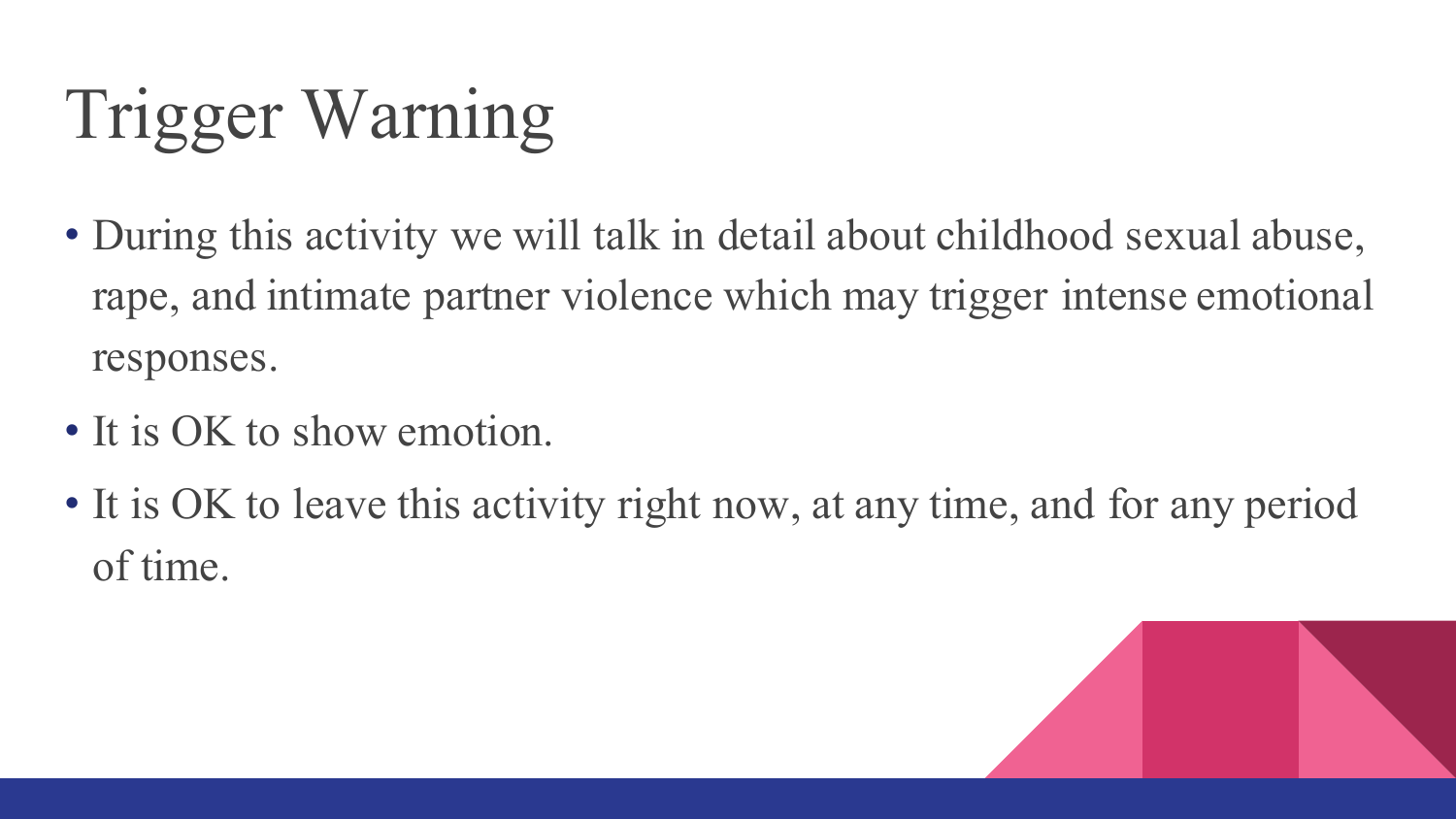## Another Model: Give her control

- Recognize that sexual trauma is very common.
- Remind ourselves that her fear is legitimate.
- Realize that a principle factor is that she hasn't had control of her body.
- Give her control.

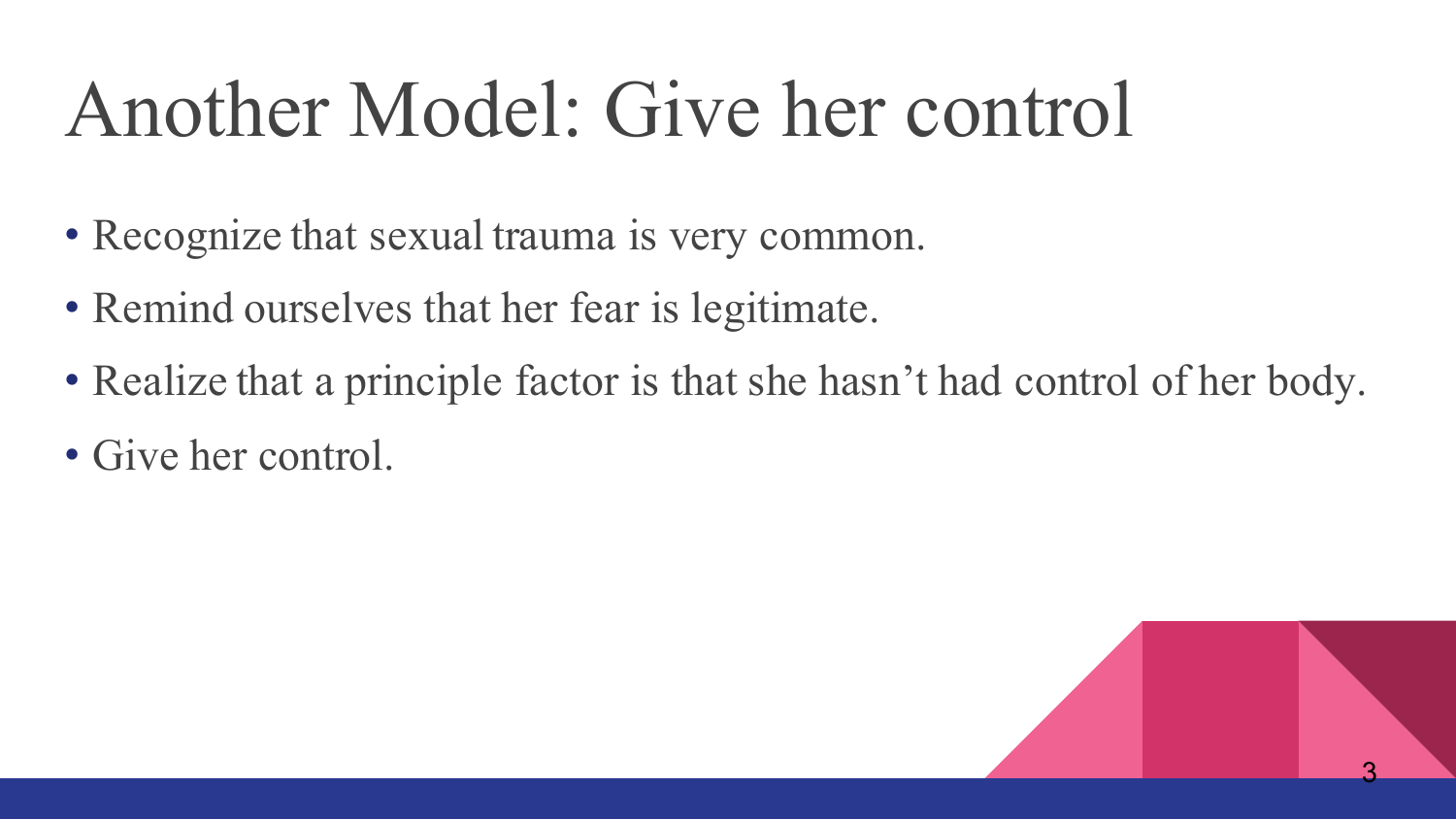#### A Rite of Passage?

- 1 in 5 girls will be sexually abused by an adult before age 12
- 1 in 4 teenage girls and women have survived a rape or attempted rape.

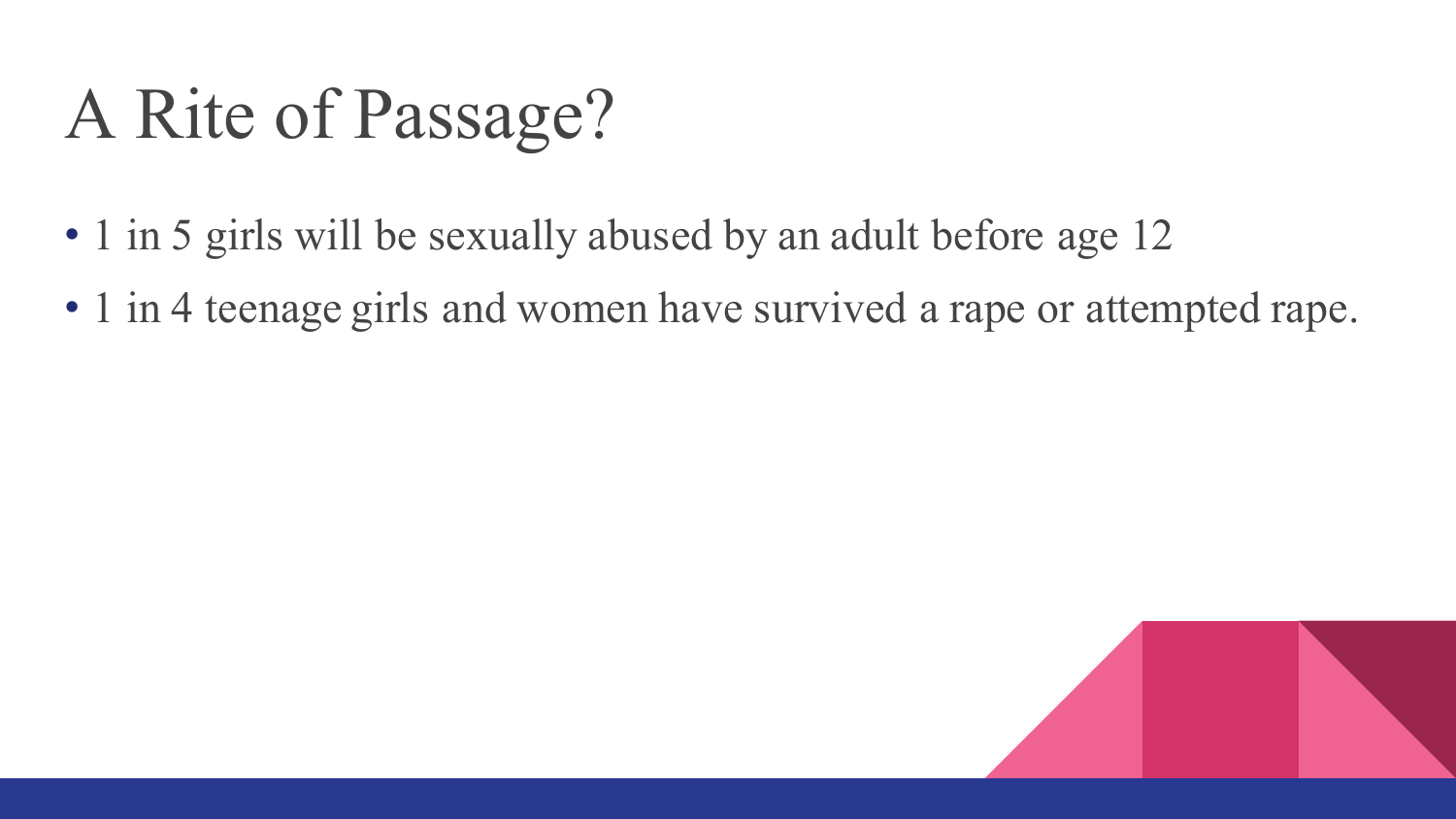#### Abortion and Re-victimization

- Stigmatized socially, politically, and economically.
- Often not covered by health insurance.
- Aggressive protesters.
- A gynecological procedure that may be painful.
- Consequence of sex

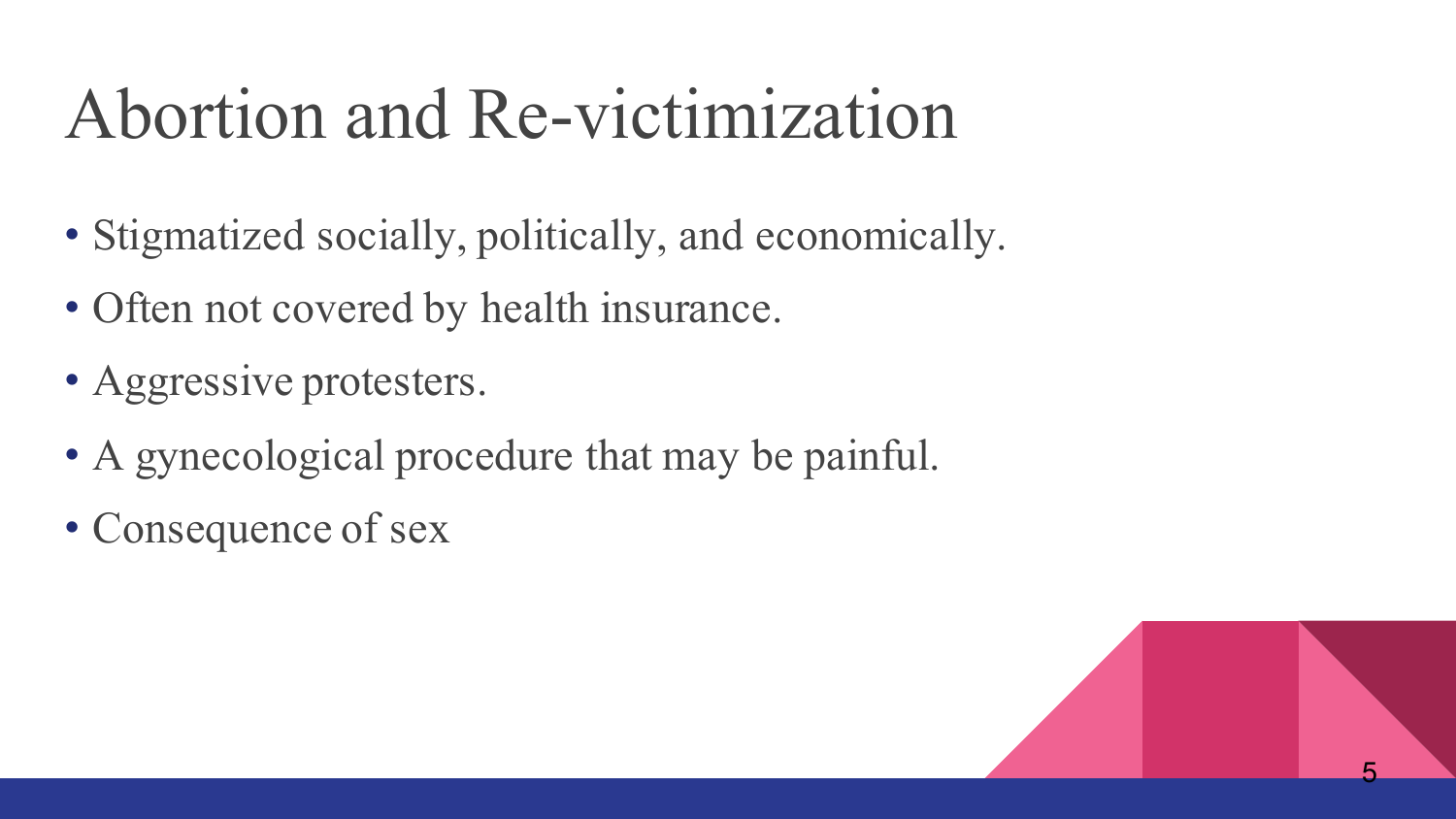#### Common Red Flags

- Current or past IVDU.
- Obesity.
- Lack of appropriate gyn care.
- Frequent somatic complaints.
- Early diagnosis of PTSD, bipolar, depression, anxiety.
- "Difficult" or "High-maintenance" patient who complains of pain and fear.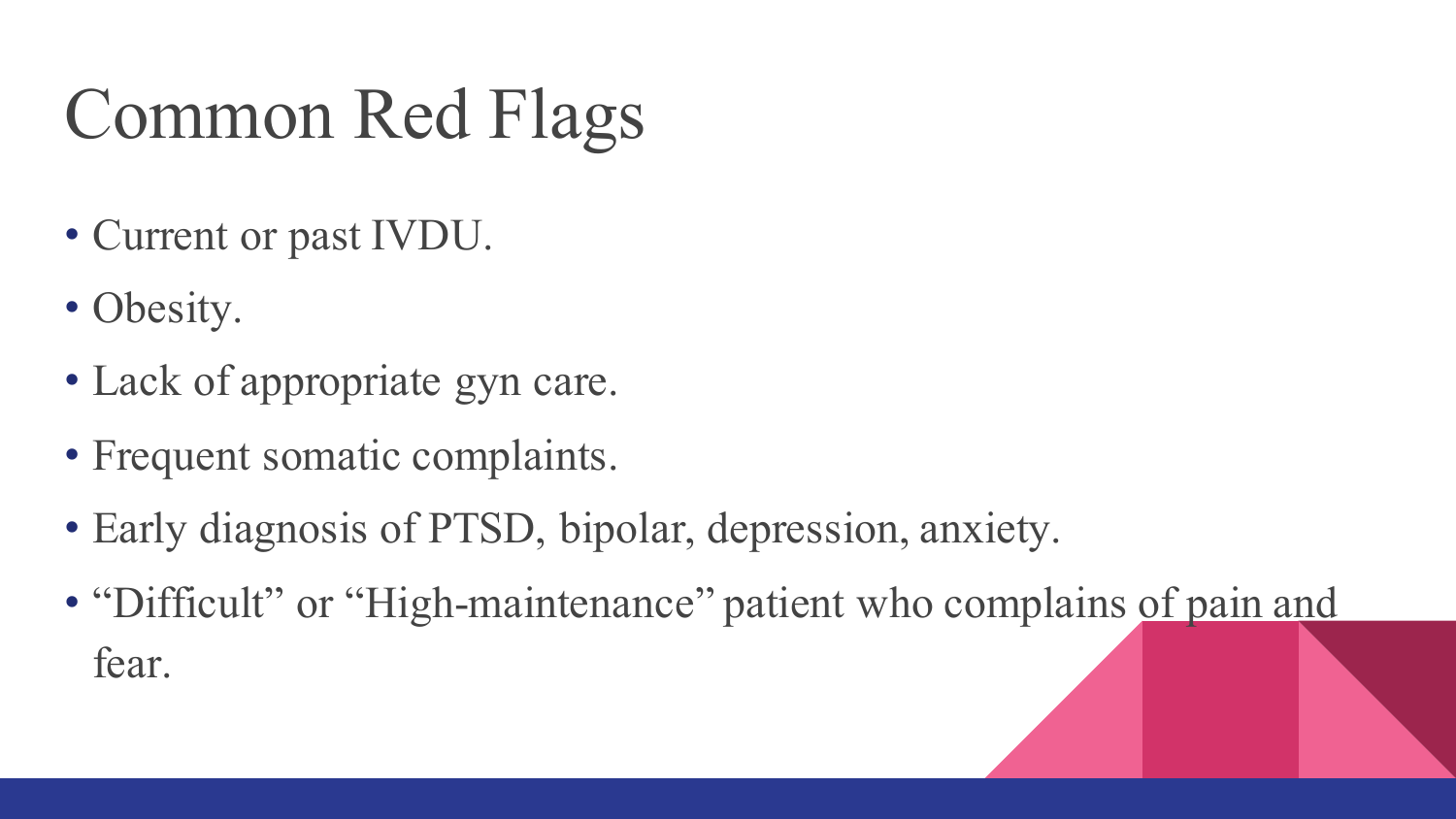#### Risk Factors

- Everyone is at risk, but…
- Other adverse childhood events.
	- Parental addiction or mental illness
	- Death or incarceration of a parent
	- Violence in the home
	- Participation in foster care or correctional facilities.
- Native girls and women
- Girls and women with disabilities.
- Gay and trans women and men.

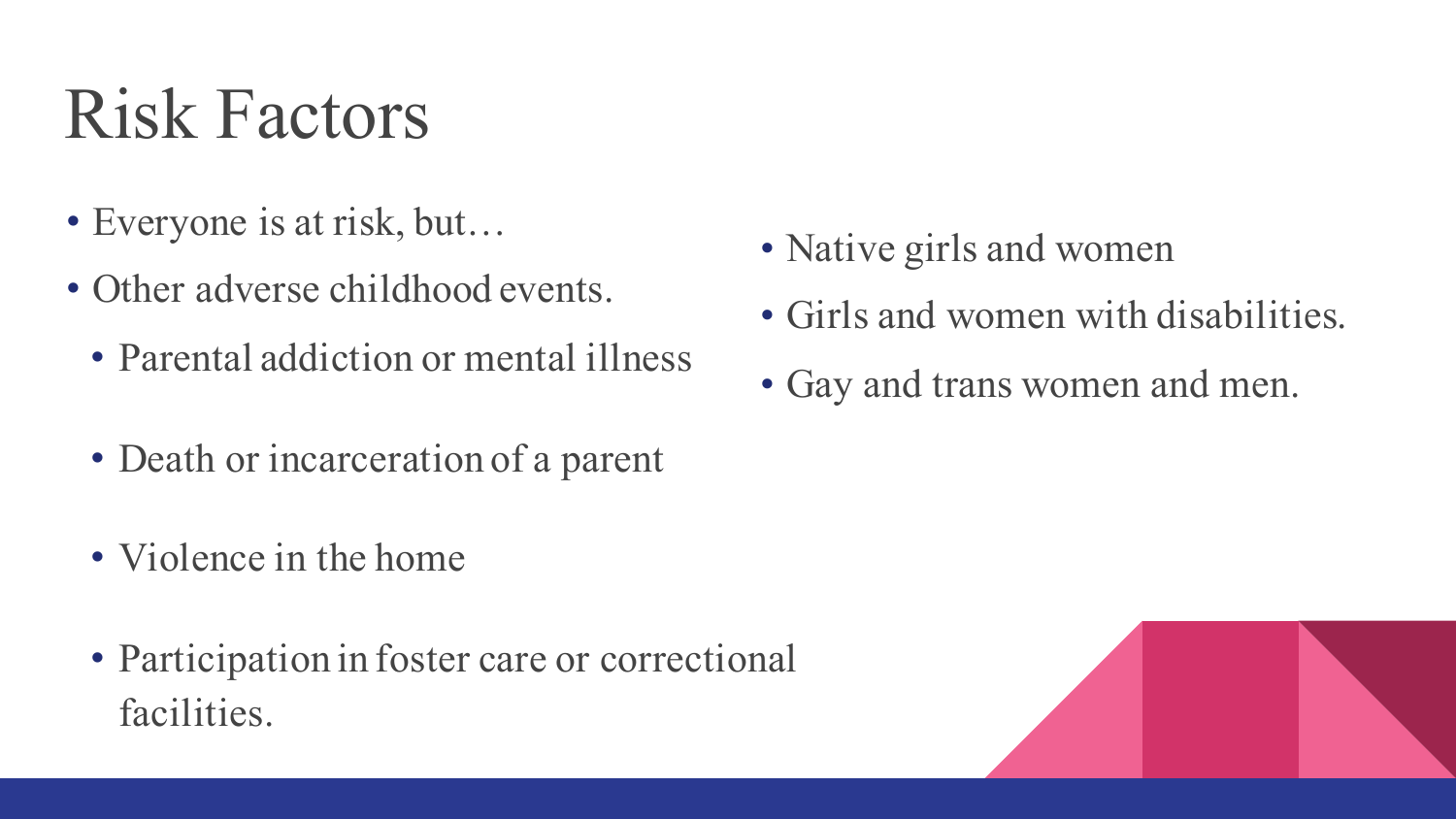#### What Constitutes "Trauma?"

- Must it be penetrative?
- Must it hurt?
- Must we call it "rape" or "abuse?"
- Must it be perpetrated by a person?

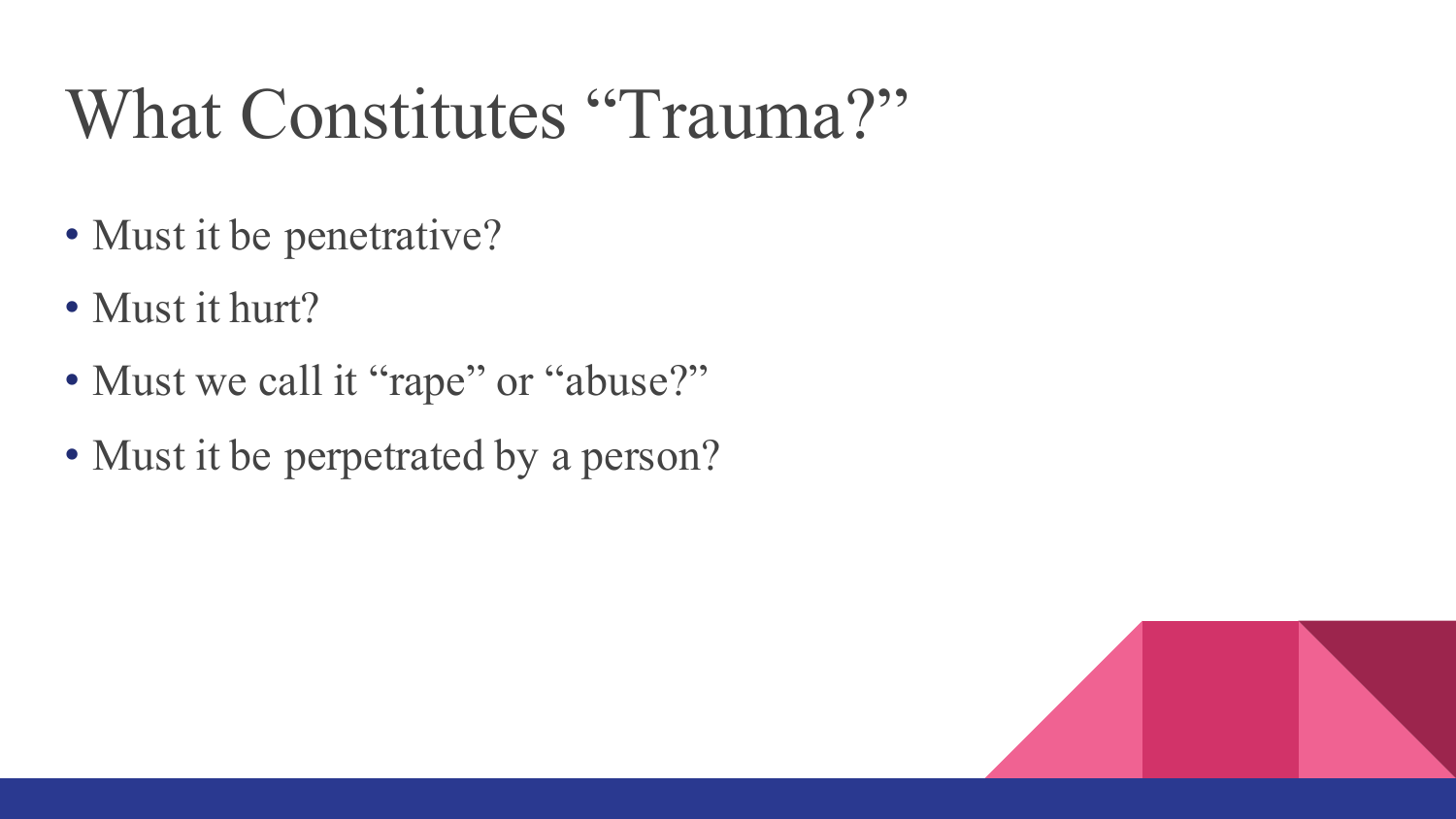#### The Spectrum of Sexual Trauma

• Torture←----------------→Misogyny and Shaming

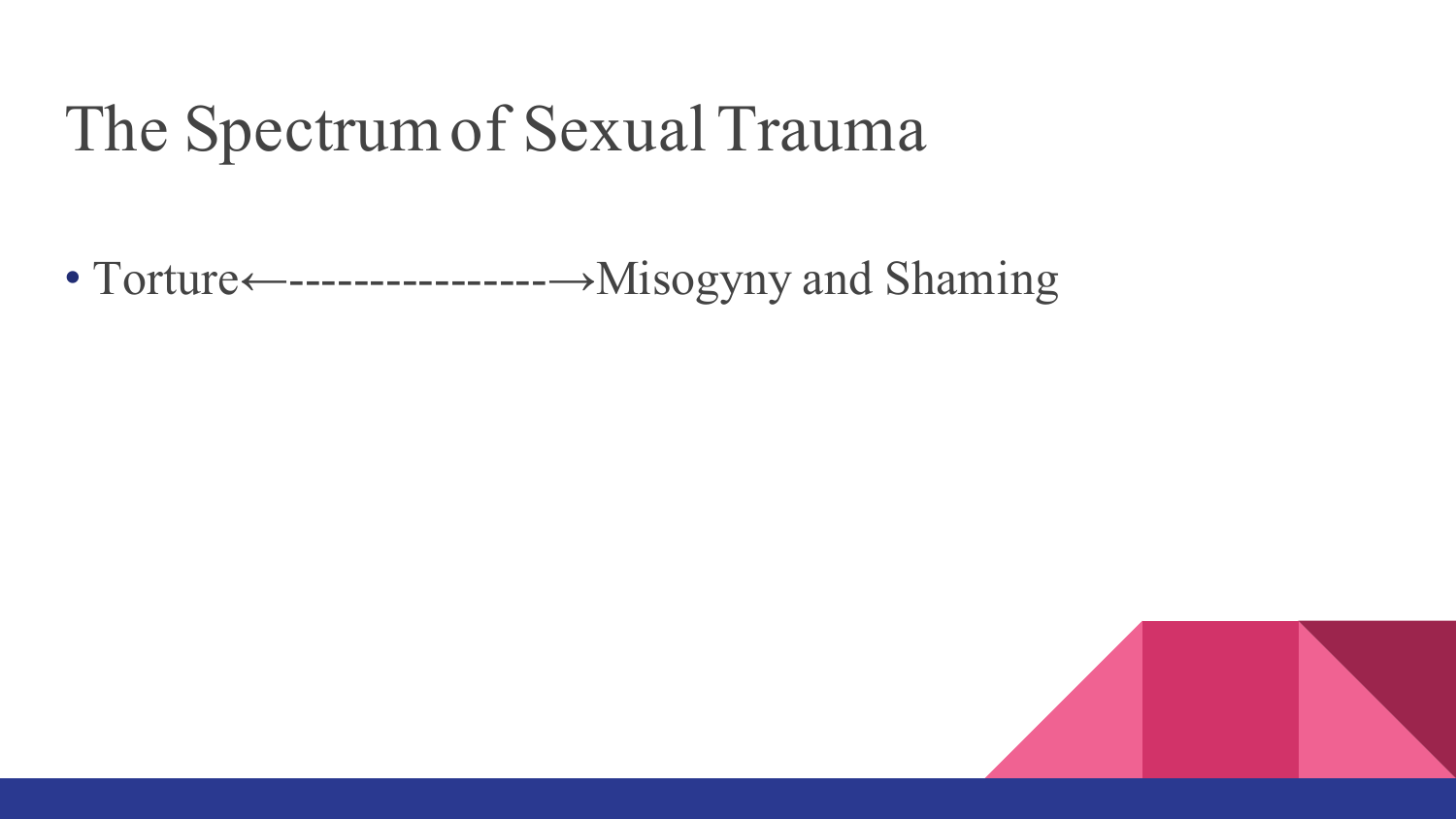### Triggers

- Emotional
	- Shame
	- Fear
	- Powerlessness
- Physical
	- Pain
	- Any sensation on certain body parts (genitals, anus, inner thighs, abdomen, breasts, neck, mouth)
	- Shallow breathing or breath holding
	- Muscle tension
	- Tachycardia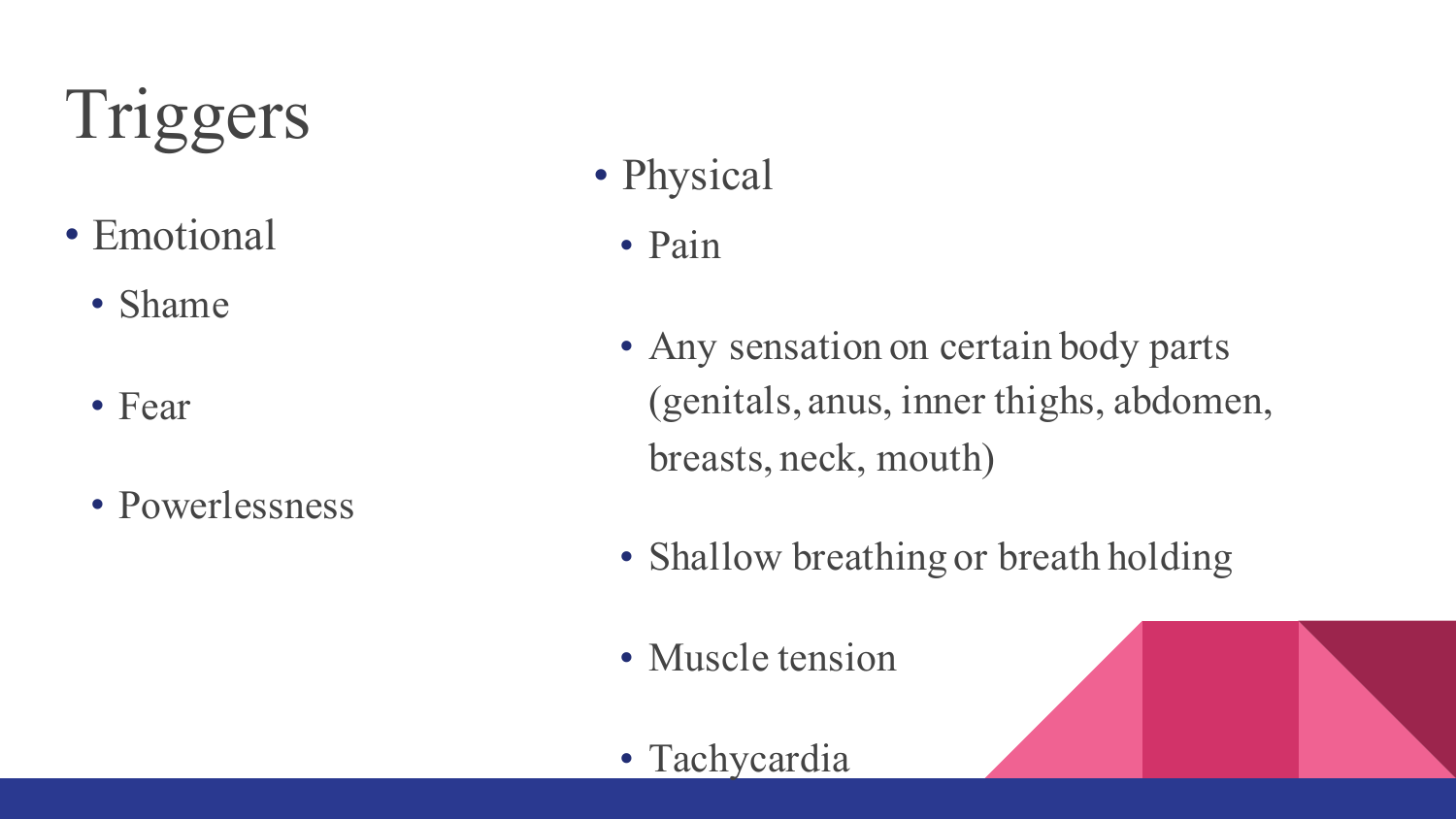When we are the trigger...

Healthcare providers

**Teachers** 

Police Officers

Social Workers

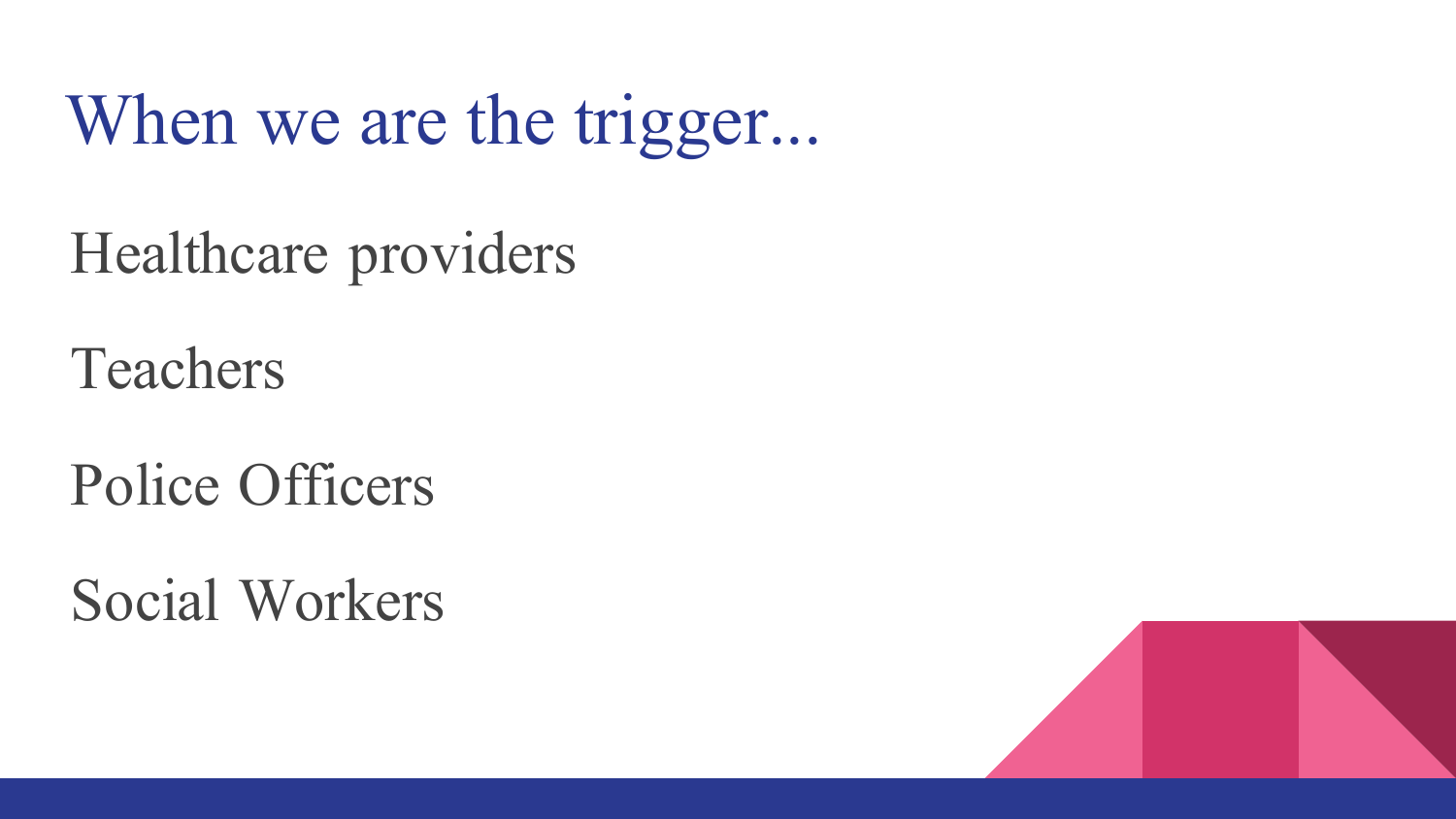#### Emotional Triggers:

- Shame
- Fear
- Powerlessness

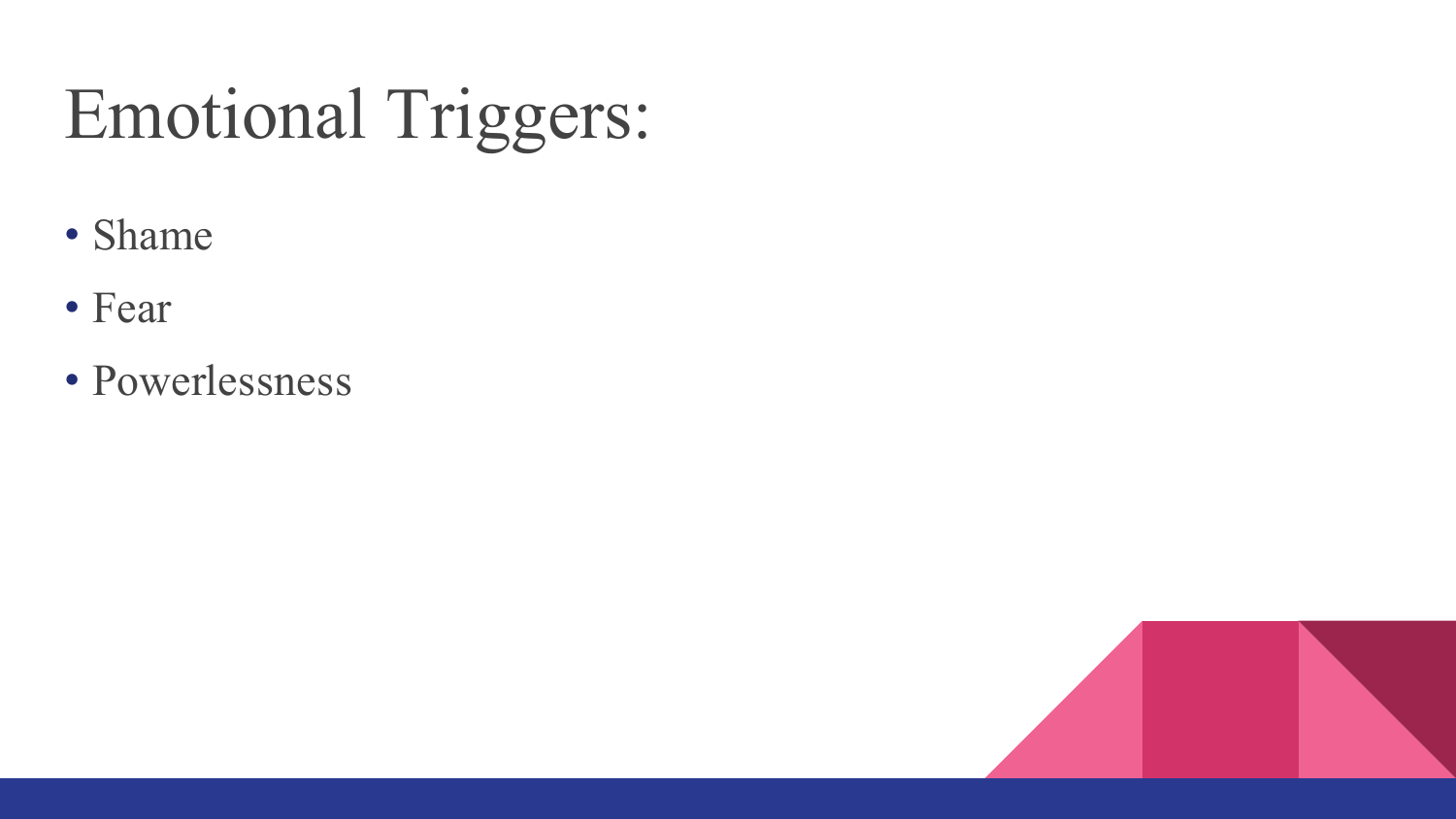

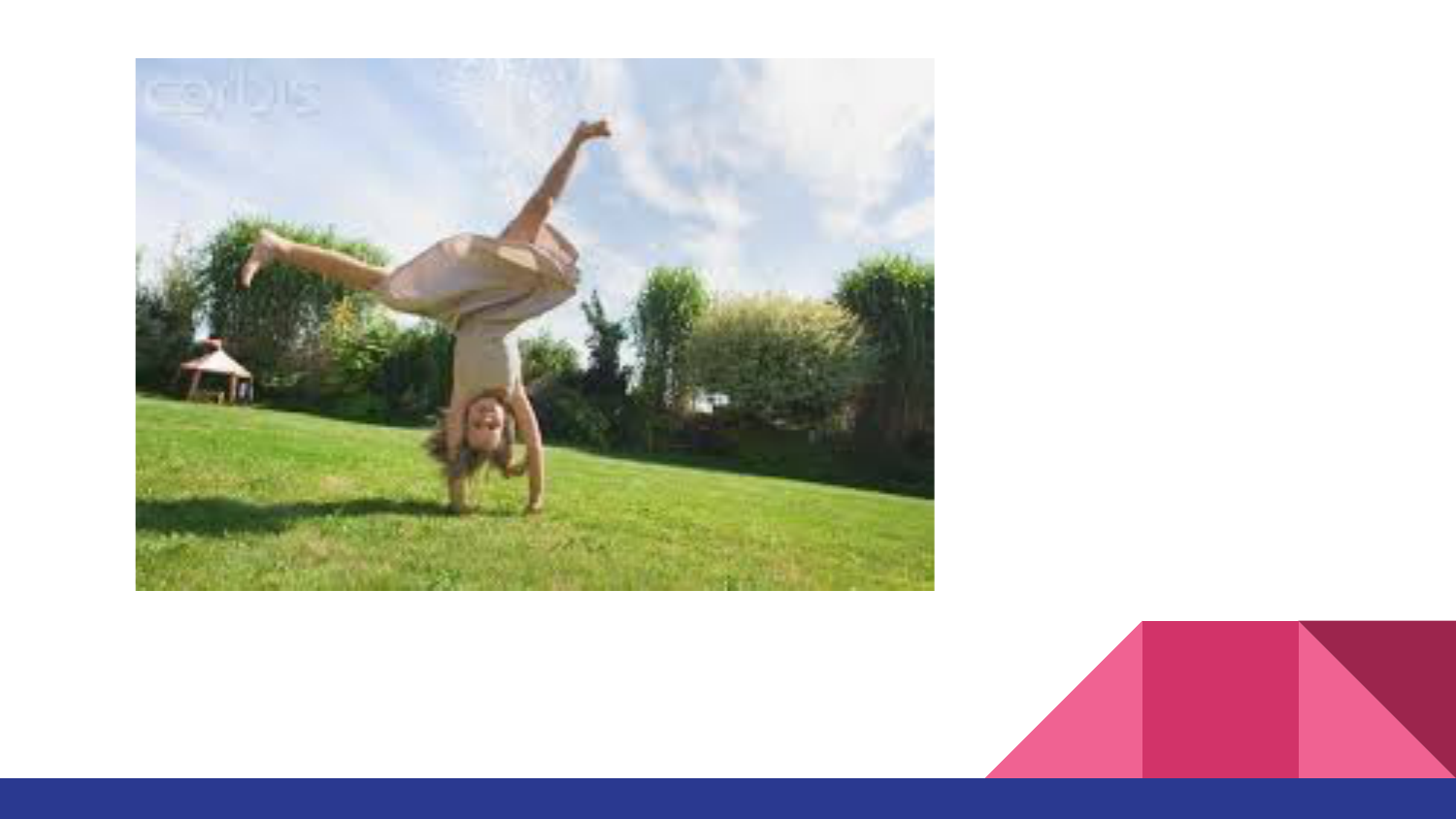#### The Shaming of the Poon

- Cultural-Social shaming of female sexuality and female bodies interwoven with a total media obsession with objectifying female sexuality and the female body.
- *Poon* and *Poontang* are common slang words for female genitalia or the act of having sex with a woman.
- Originates from the French *putain,* meaning *whore.*

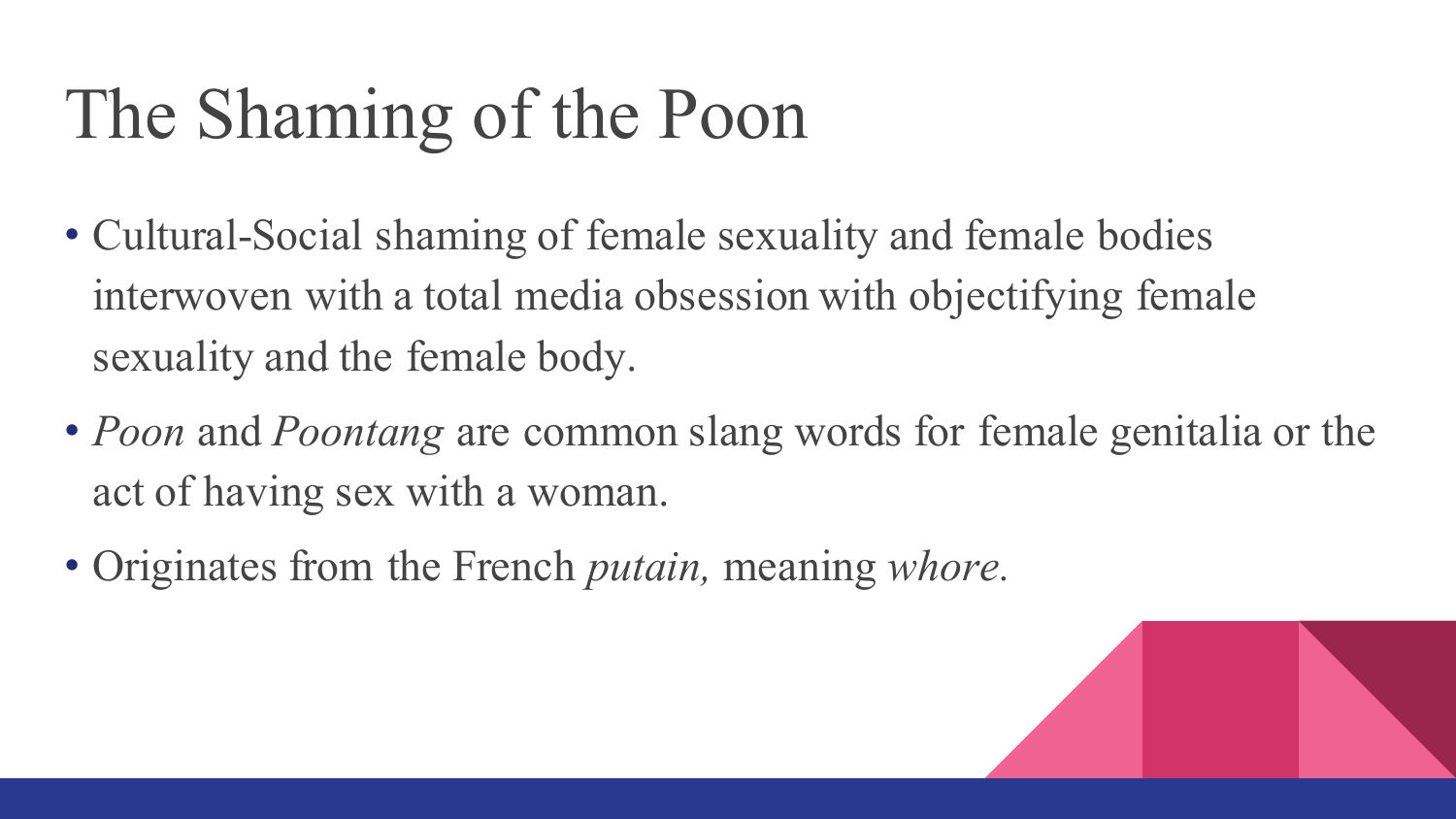#### Shame

- While guilt is "I did a bad thing," shame is "I am a bad person."
- It exists on a very basic level in many survivors of sexual trauma.
- It increases often during pregnancy, desired or not.

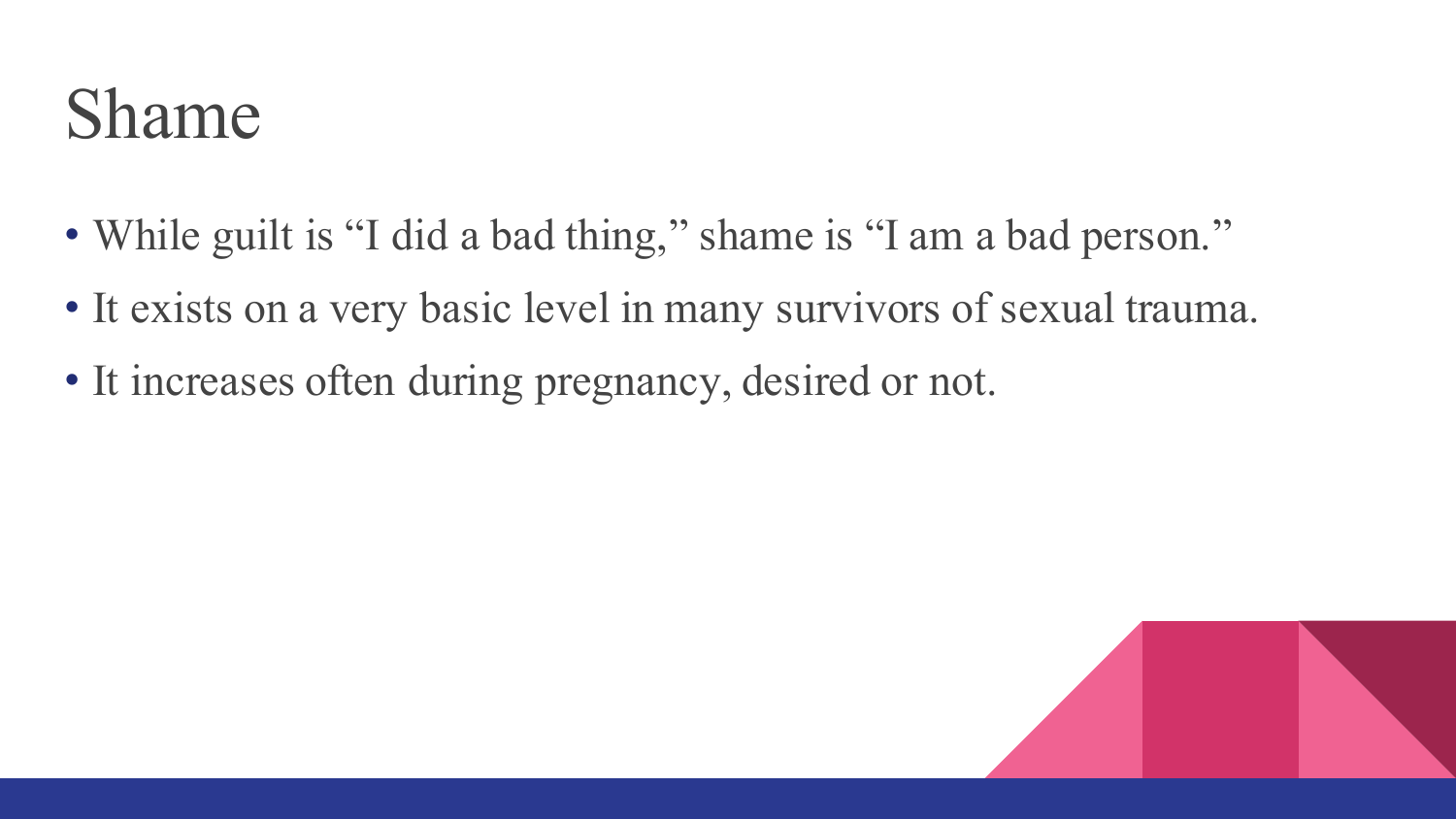#### Anxiety and Fear

- She isn't "a hard patient", her experiences have been hard.
- Having difficulty with gynecological exams is a normal reaction to those experiences.
- Our bodies have memory.

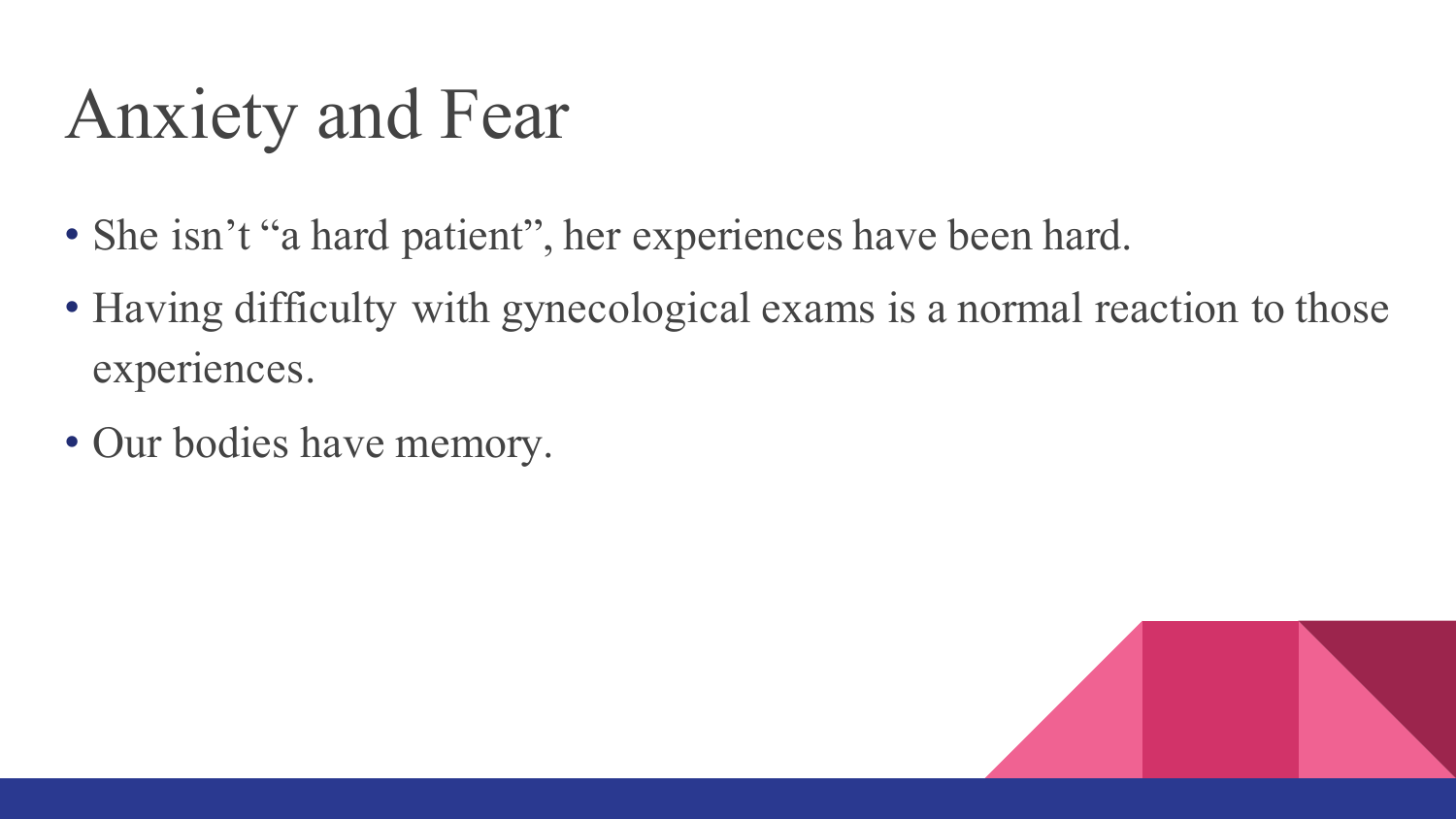#### Power and Control

- The motivation behind rape is removal of power and control, it's not about sex.
- Sex is the weapon chosen to inflict pain, violence and humiliation.
- A medical visit should not create more pain, violence and humiliation.

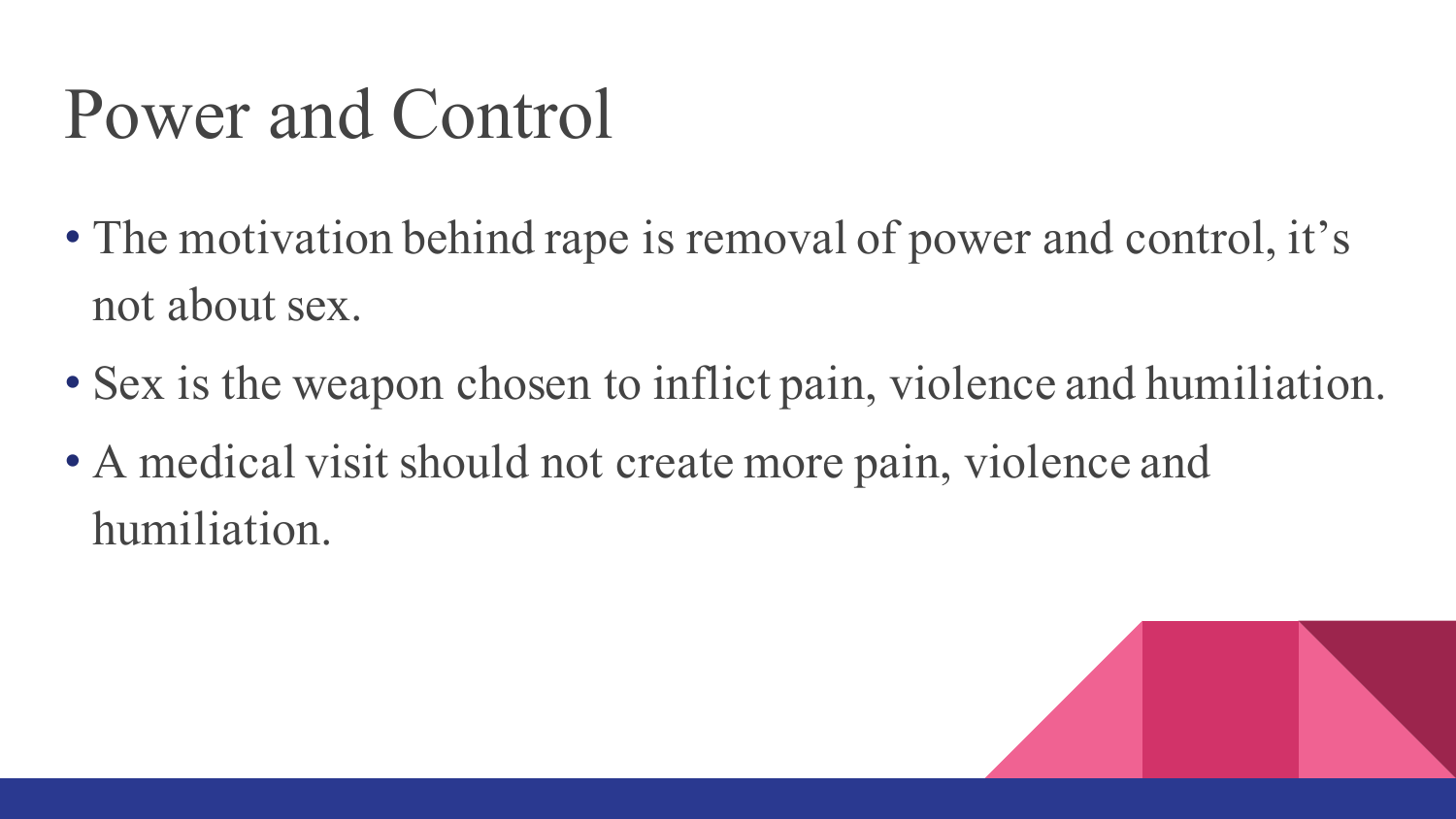### Other tips:

- Value her communication
- Value her participation
- Will sedation help? Or make her feel even less in control?
- Avoiding other triggers:
	- "Relax"
	- "Trust me"
	- "Sweety, honey, darling, etc..."
	- Touch in certain places:

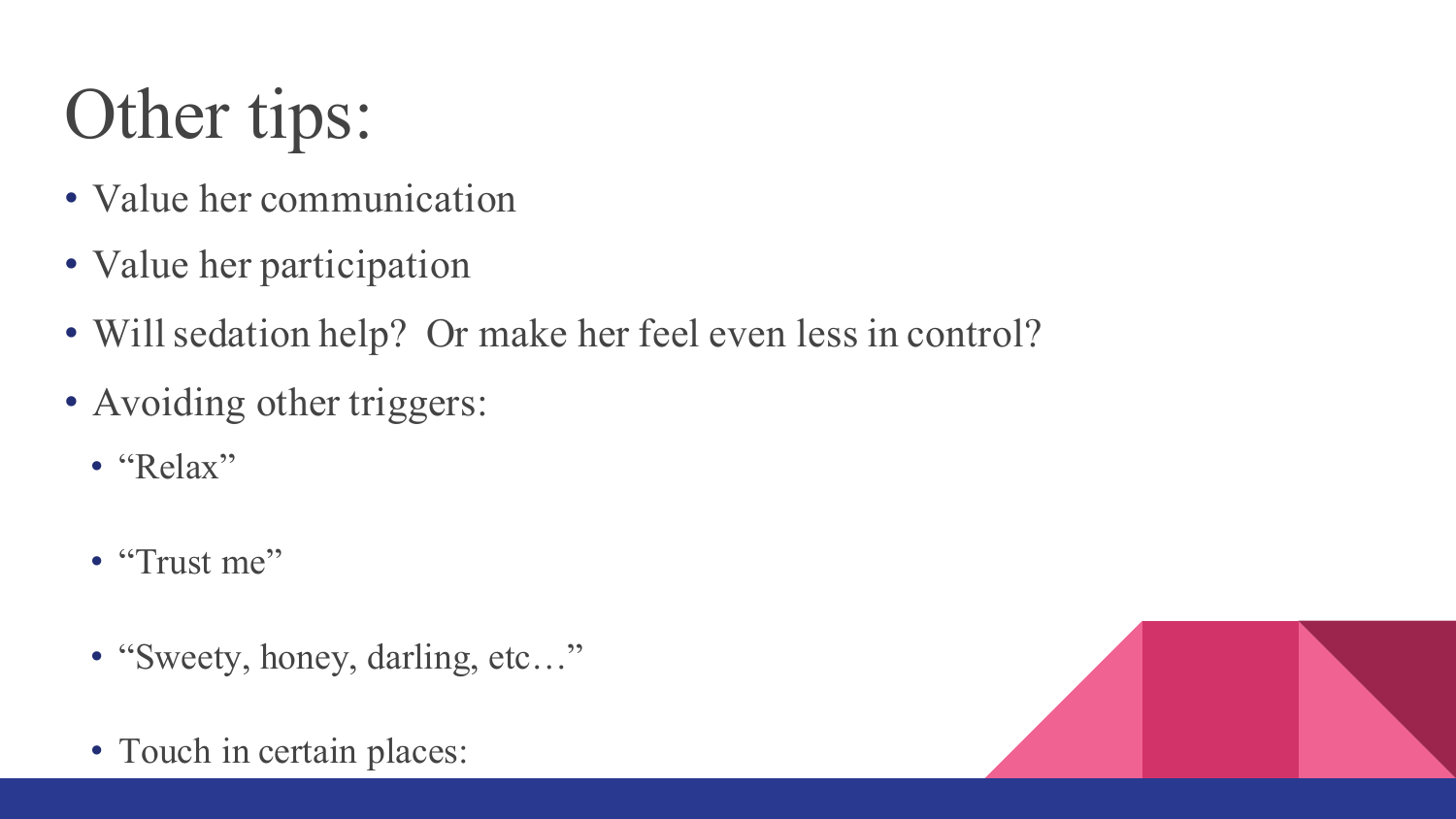

So, why would we put the pokey parts up there?

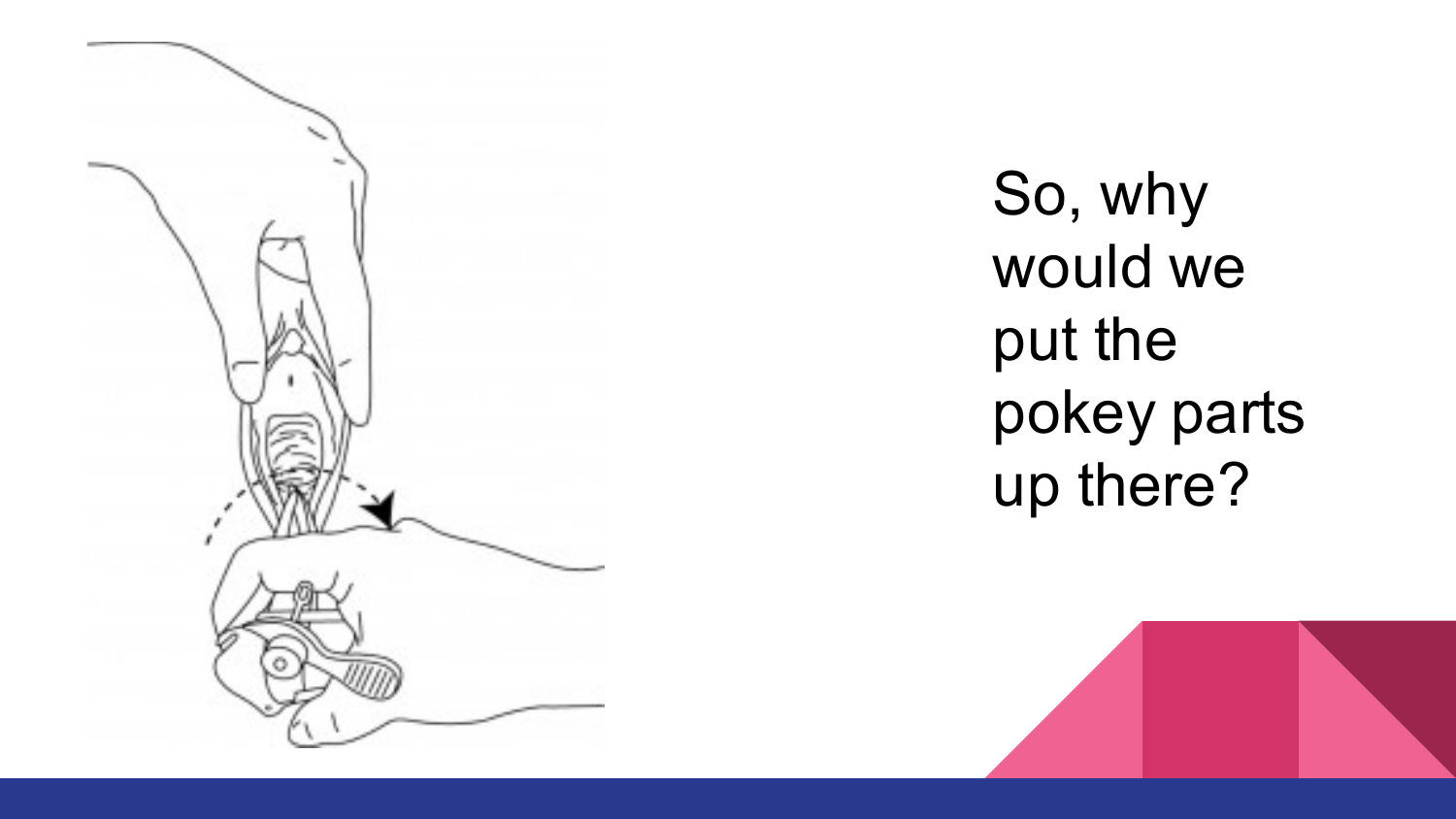# Thanks to my teachers:

Marissa

#### Universal Precautions

Destiny

Be creative

Yvette

Sometimes nothing works